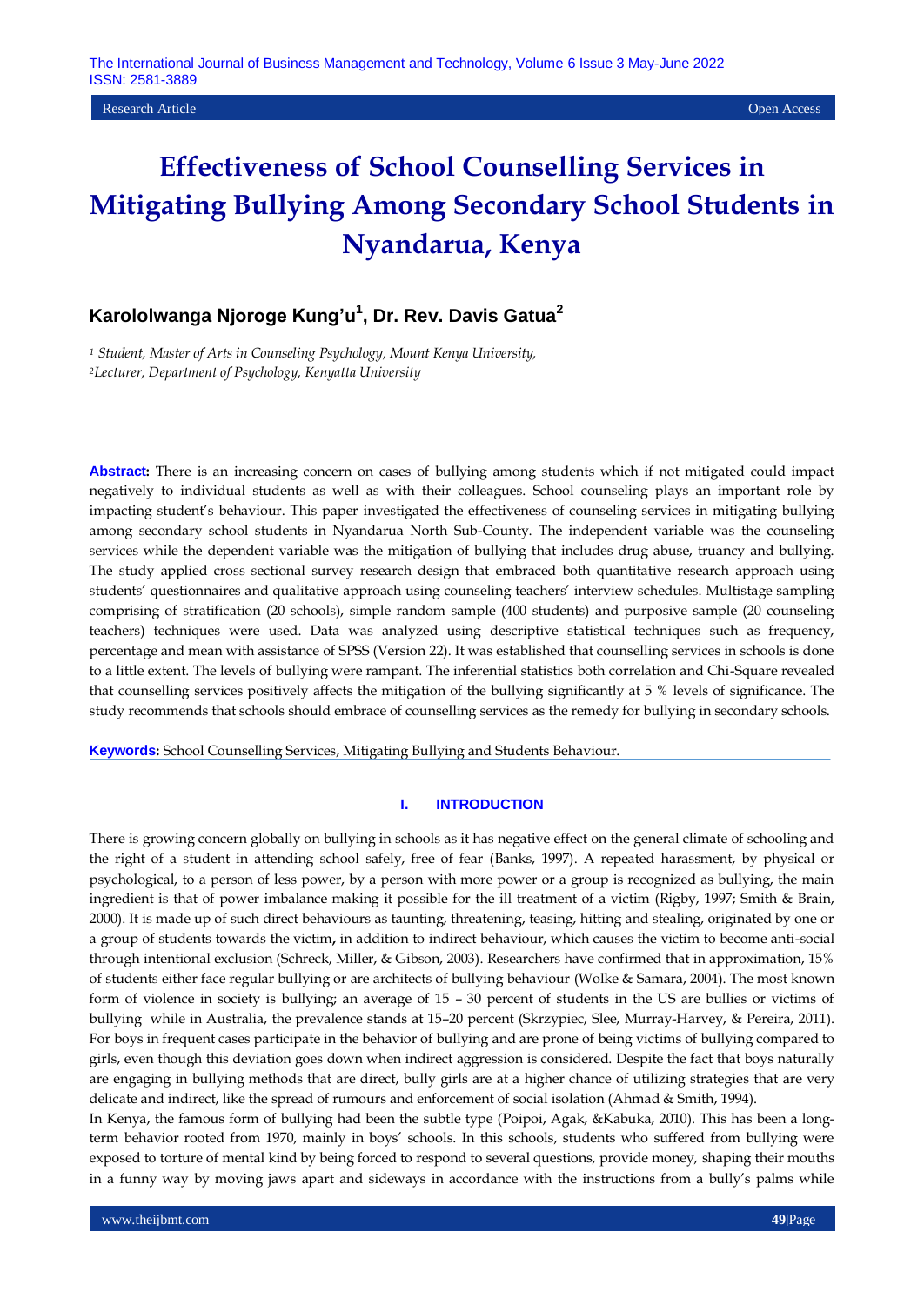singing obscene songs.On the other hand, in girls' schools, minimum violence was reported and bullying was primarily in the form of calling names, taunting and threats. As a result, it is still hard in proving that someone was bullied (involving rape), exception is where a bit of force of physical kind visually was used. Undeniably, violence has ended in many consequences of dire nature on students' social and academic endeavor.Being bullied increases isolation on some students since their peers are not ready to lose status through by association, with their risks of being bullied. Approximately 19% of truants had begun missing school as a result of bullying and had continued to miss school for this same reason (Koo, 2007).

Ultimately, a person who faces this form of violence goes through despair and low esteem**.** Quite a number of secondary schools had grieved from strikes, in most cases placing head teachers on the spot light. For instance, in 1991, male students of a mixed high school attacked the dormitory where girls rest and engaged in rape of more than 70 girls, leading to 19 female students losing their lives at an early age of 15. In 1999 an incident happened where a group of male learners imprisoned 4 prefects in their cubicles during the night, dousing them in petrol which killed them at instant. The worst calamity happened in 2001 in which students were burnt to death totaling 68 in number while some got injuries after their dormitory was set ablaze by two boys who used petrol to bomb the school (Cooper, 2014). A number of reasons were raised by stakeholders at different levels concerning the root causes of school riots. Included were: curriculum overloading, tyrannical school administration, abusing of drug and substance, living conditions that are poor in schools, excessively giving corporal punishment, lack of guidance and counseling service that is effective in schools, being pressured to excel academically, abandonment of parental responsibility, board of governors which is not competent, culture of impunity in the society and adolescence identity crisis and mass media campaigns.

The needs of humans call for inventions that are new. While guidance and counseling tend to focus on the development of career, issue of socio-economic and which are contemporary including drugs, lack of employment, families that are not stable and truancy have contributed to incorporating of guidance and counseling profession in secondary schools.The reason being that guidance and counseling is safer in its application for development of children, their behavior notwithstanding holistically. With corporal punishment as the only means of dealing with perpetrators of the maladaptive behaviours and other related indiscipline cases among students, it was witnessed in the country an upsurge of disorders within secondary schools, of violent and destructive nature in some instances leading to extreme events like burns of dormitories with own properties and students still inside.Guidance and counseling has a significant role in the management of students' behaviour and corrections in schools.Counseling can apply both as a curative measure in looking at school discipline and in averting and/ or correcting lack of discipline in students (Karangu&Muola, 2011).

Guidance and counseling ought to be given in a holistic manner within secondary schools. Guidance of Vocational nature has information regarding job opportunitiesand influences in the job market like unemployment, information technology and international relations.The purpose of guiding vocationally includes having an expanding function, assisting in talent placement where it is required. By considering education guidance, a student will have better information regarding the subject of study and choice of subject; and that for success in an individual's academic, needs learners to take an additional mile pertaining their studies (Karangu&Muola, 2011).

The type of learning provided to students has specific significance on youths with less exposer plus limit in understanding of the world in which Parents are working, tutors and society at large are viewing and broadcasting a remarkable reduction in the level of discipline and behaviour that is good in secondary school students.In a majority of these students there is the general lack of respect, courtesy, decency, self-control, and social protocol. This poses values like lacking respect for the authority, promiscuous behavior, abusing of drugs, and living styles that seem carefree.Guidance provides the learner within a new schooling environment or in a higher level institution of learning a way of coping with the new environment. Help comes to learners for developing a better understanding of who they are hence make them appreciate their roots.Students come to know about self-awareness, pressure from peers, relations, differences in persona, manners and social decorum, responsibility and social roles, intrapersonal and interpersonal resolving of conflicts. Through personal and social guidance, a pupil is assisted in overcoming the lack of discipline as a search for 'freedom.The feeling of not being fulfilled, lack of constructive freedom plus frustration is the cause of students lacking discipline in secondary school(Lieberman, 2004).

#### **1.2 Statement of the Problem**

Secondary schools consist of learners at teenage stage of life where they are in the process of developing their characters as well as building the foundation for their future.Most teenagers are experimental in trying out new stuff and picking strange behaviour without rationality. Some of the behaviours, for instance drug abuse, bullying and truancy are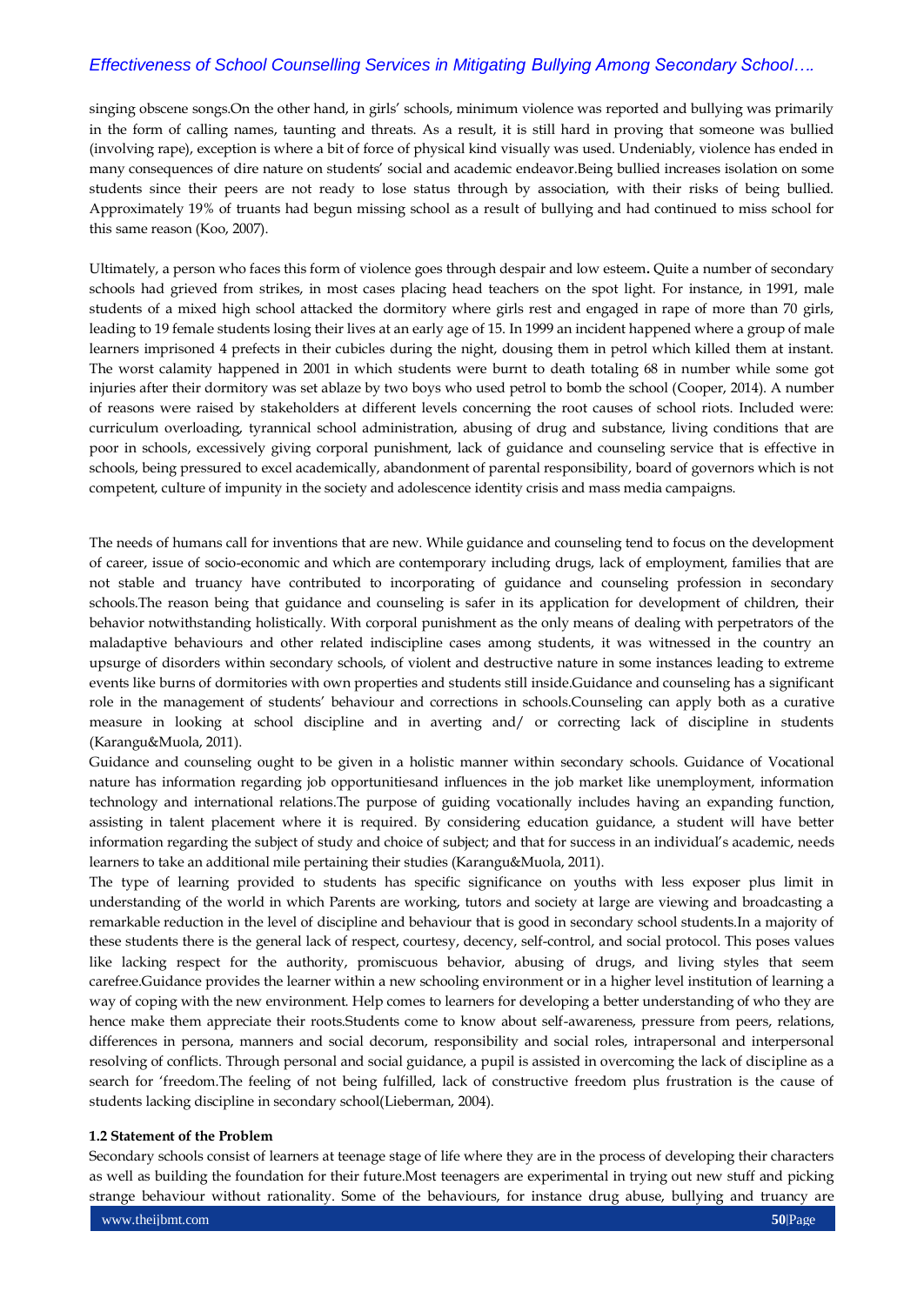considered to be maladaptive since they neither acceptable in the society nor in the school. These behaviours are antisocial as they are seen to affect the capability of a person to function effectively with others as member of society as they do not provide room for the person to meet his or her own needs and ultimately having negative effect in the wellbeing of other persons (Ngesu, Ndiku, &Masese, 2008; Onderi&Makori, 2013). Ministry of Education, Science and Technology (MOEST) acknowledges the effectiveness of counselling services in curbing maladaptive behaviours in secondary schools. However, previous studies show that there are many challenges facing its implementation, such as, untrained personnel, lack of time and counseling rooms which need to be addressed (Karangu&Muola, 2011). There is no adequate literature on the prevalence and causes of bullying, truancy and abusing of drugs in Kenyan secondary schools, specifically in Nyandarua North Sub-County and how they can be mitigated through school counseling. It is against this back drop that the study was carried out to investigate the effectiveness of counseling services in mitigating bullying among secondary school students in the Sub-County of Nyandarua North.

#### **1.3 Research Question**

What is the effectiveness of counseling in mitigating bullying among secondary school students in Nyandarua North Sub-County?

#### **II. LITERATURE REVIEW**

The section looks at theories as well as empirical findings that connect to the research.

#### **Theoretical Framework**

The study was anchored on the Two-Factor theory that highlights how people are triggered to change how they behave. Learning a new behavior does not require rehearsals, neither overt responses, nor reinforcement. It is known before it is performed. Engle & Kane (2004) quoting Albert Bandura and Mowrer (1960) describes the two-factor theory to have focus on the interplay of classical and operational likelihoods, and on this basis explaining avoidance conditioning.

Mowrer had a believe that under some conditions, there always comes the need to exceed boundaries of the visible in analyzing the data that are not observable directly for the reason that environmental stimuli do not activate the overt behavior directly,but performed through mediators which are thoughts and emotions.In contradiction to visible behavior, thoughts and emotions have no direct observation and measurement.There is the possibility of assuming them only on the basis of maladaptive behavior observations. Consequently, emotions and thoughts are termed as covert behavior or covert responses. They work using the same principles as overt behavior.

Based on the Classical Conditioning (CC) principles, an individual is enlightened on the consequences of a situation, for this matter the maladaptive behaviour for the case of students. This conditioned fear is called anxiety. Counseling services here is a warning stimulus which can be considered to be Unconditioned Stimulus (US), and evoked emotional response of fear or anxiety represents Unconditioned Reaction (UR). Several counseling engagements, triggers selfconsciousness among students. In this case a Conditioned Stimulus (CS) evoked an emotional response of fear. Based on the Avoidance Conditioning (AC) principles, students learn to avoid a source of fear, maladaptive behaviour whose consequences are students informed about. To avoid consequences, they avoid the maladaptive behaviours. The theory is significant for the study as the counseling services which is the independent variables is adopted as the warning stimulus as they trigger the students' consciousness while the maladaptive behaviours can be assumed to be the response described by the theory as conditioned fear called anxiety.

#### **Empirical Literature**

In Kenya, the famous form of bullying had been the subtle type (Poipoi, Agak, &Kabuka, 2010). This has been a longterm behavior rooted from 1970, mainly in boys' schools. In this schools, students who suffered from bullying were exposed to torture of mental kind by being forced to respond to several questions, provide money, shaping their mouths in a funny way by moving jaws apart and sideways in accordance with the instructions from a bully's palms while singing obscene songs.On the other hand, in girls' schools, minimum violence was reported and bullying was primarily in the form of calling names, taunting and threats. As a result, it is still hard in proving that someone was bullied, exception is where a bit of force of physical kind visually was used. Undeniably, violence has ended in many consequences of dire nature on students' social and academic endeavor.Being bullied increases isolation on some students since their peers are not ready to lose status through by association, with their risks of being bullied. Approximately 19% of truants had begun missing school as a result of bullying and had continued to miss school for this same reason which if not mitigated leads to dropping out(Koo, 2007).

Ultimately, a person who faces violence as a result of bullying goes through despair and low esteem**.** Quite a number of secondary schools had grieved from strikes, in most cases placing head teachers on the spot light. For instance, in 1991,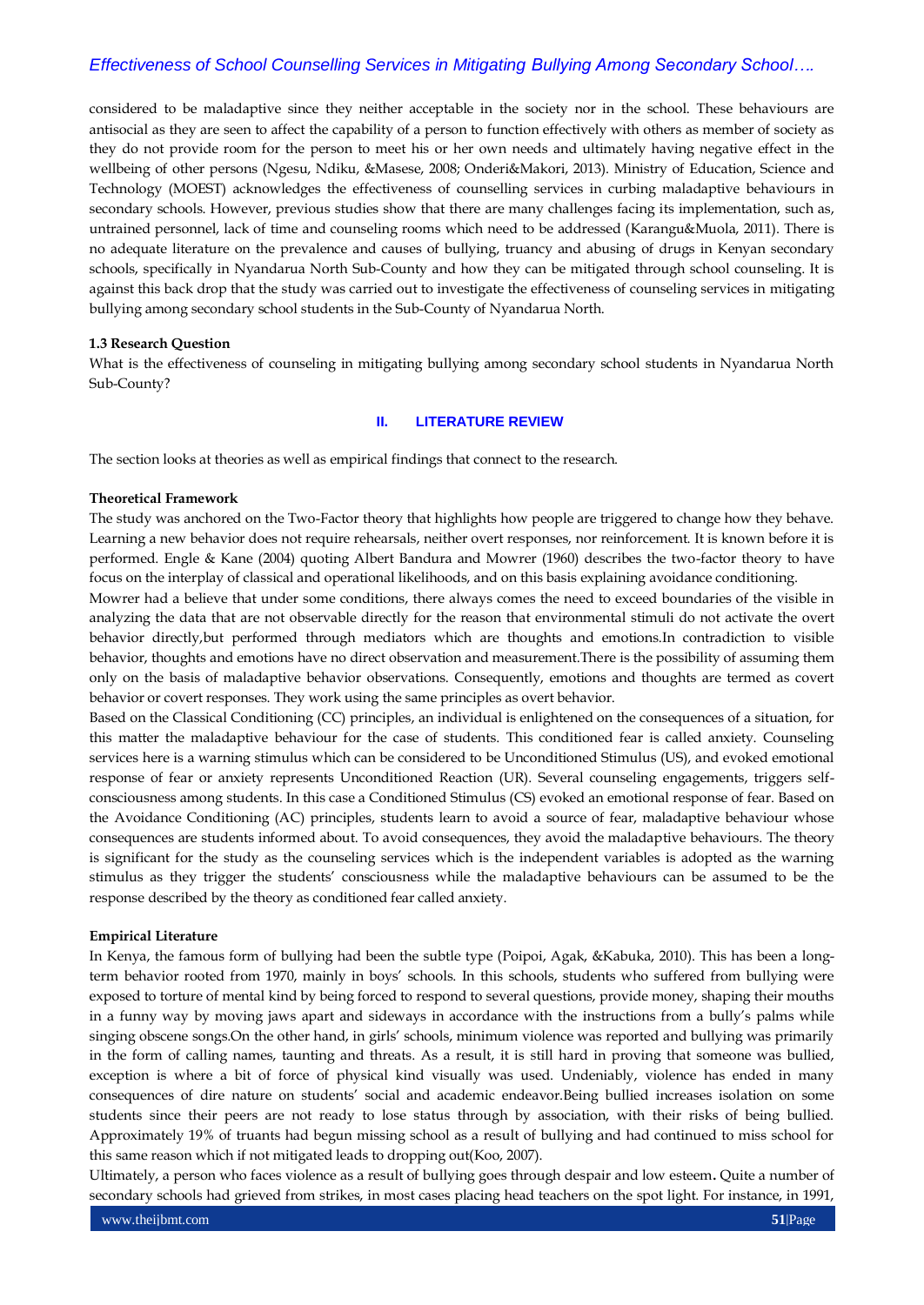male students of a mixed high school attacked the dormitory where girls board and sexually violated more than 70 girls, leading to 19 female students losing their lives at a tender age as young as 15 years. In 1999 an incident happened where a group of male students locked 4 prefects in their cubicles during the night, dousing them in petrol which killed them instantly. The worst calamity happened in 2001 in which a total of 68 students were burnt to death while some got injuries after their dormitory was set ablaze by two boys who used petrol to bomb (Cooper, 2014). A number of reasons were raised by stakeholders at different levels concerning the root causes of school riots which included; curriculum overloading, autocratic school administration, abusing of drug and substance, poor living conditions in boarding schools, excessive administration of corporal punishment, lack of counselling services that is effective in schools, being pressured to excel academically, abandoning of parental responsibility, board of governors which is not competent and considerate, culture of impunity in the society and adolescence identity crisis as well as mass media campaigns.

#### **The Conceptual Framework**

This section presents conceptual framework that shows the hypothetical relationship between variables under study.

#### **Independent variable Dependent variable**



Figure 1: Conceptual Framework **Source:** researcher (2022

#### **III. RESEARCH METHODOLOGY**

#### **Research Design.**

Cross sectional survey research design was used to target different categories of respondents, students and school counsellors in the targeted secondary schools. This design is of preference in this study as it is suitable in collection of original data, cheap in administering, it allows subjective human variables being measured, allows researchers to study a much larger population within a short duration, gives room for researchers to measure problems in realist setting, hence providing space for numerous variables to be measured together as well as applicable in both quantitative and qualitative studies (Walliman, 2005).

#### **Study Area**

Nyandarua North is a Sub-County located in Nyandarua County is an important education hub that is a home to several tertiary colleges and polytechnics but no universities and 149 secondary schools with a population of about 25,758 students. The Nyandarua County is on the west of the west of Aberdare Mountain Ranges and it borders five counties; Laikipia to the north, Murang'a and Nyeri to the east, Nakuru to the West and Kiambu to the south.

#### **Target Population** The target

population encompassed of all the 25,758 students in the 149 secondary in schools in Nyandarua Sub-County (Sub-County Education office, 2017). The schools are categorized into five categories as indicated in Table 1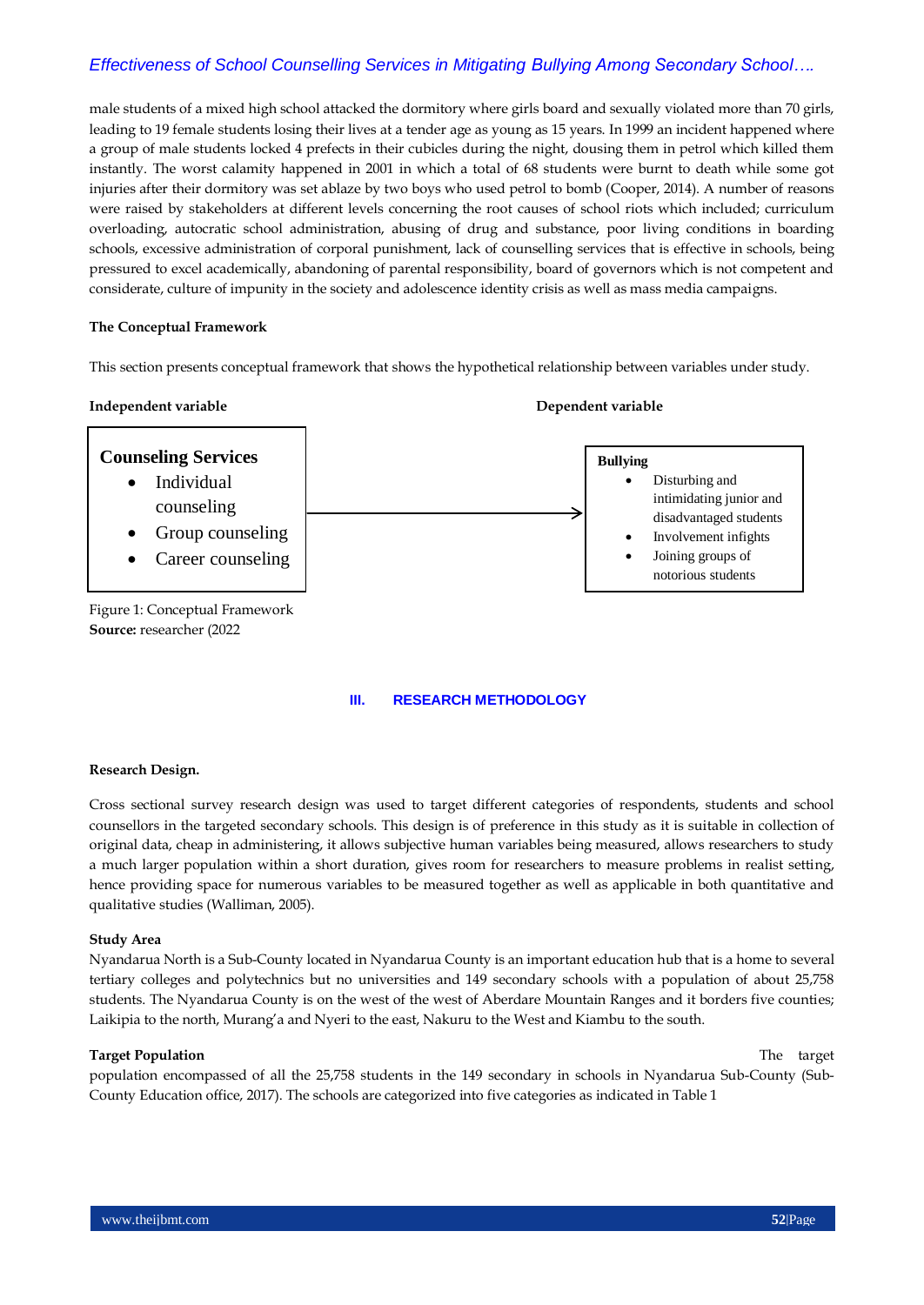Table 1: Distribution of Target Population

| <b>School Category</b> | <b>Number of Schools</b> |
|------------------------|--------------------------|
| Mixed day              | 57                       |
| Mixed boarding         | 34                       |
| Boys boarding          |                          |
| Girls boarding         | 7                        |
| Private schools        | 43                       |
| Total                  | 149                      |

Source: (Nyandarua North Education Office, 2018)

#### **3.4 Sample size and sampling procedure**

The study uses the Fishers formula as described by Mugenda and Mugenda (2013). The study targeted students in all the secondary schools in Nyandarua North Sub-County as the primary subjects while counseling teacher are the key informants. The study applied stratified random sampling that categorized secondary schools into five strata namely; mixed day, mixed boarding, boys boarding, girls boarding as well as private school. In each stratum representing a school category, a simple random sample between 5-30% of schools were selected. This arrived at a sample of 20 schools that is 13% of the total, 149 therefore representative (Mugenda, 2013). A random sample of 20 students was picked in each school to arrive at 400 students. Counseling teachers in each selected school were be sampled purposively (20 teachers) since they are the people who can give an in-depth information on the counseling processes in the schools.

| <b>School Category</b> | Number of      | Sampled        | Sampled         | Sampled         |
|------------------------|----------------|----------------|-----------------|-----------------|
|                        | <b>Schools</b> | <b>Schools</b> | Counseling      | <b>Students</b> |
|                        |                |                | <b>Teachers</b> |                 |
| Mixed day              | 57             | 7              | 7               | 140             |
| Mixed boarding         | 34             | 4              | 4               | 80              |
| Boys boarding          | 7              | 2              | 2               | 40              |
| Girls boarding         |                | $\mathcal{P}$  | 2               | 40              |
| Private schools        | 43             | 5              | 5               | 100             |
| <b>Total</b>           | 149            | 20             | 20              | 400             |

Table 2: Distribution of Sample Size

### **Research Instrument**

Collection of data from the selected students was done by the use of questionnaires.Questionnaire had section A for background information and sections B, C, D and E as per the study objectives. The questions were marked primarily on a five-point Likert Scale format.In this Scale, 5 represented the high end while 1 represented the low end. The use of questionnaires is because they give assurance to the participants for anonymity thereby giving them courage to be more truthful in responding.Questionnaires have a further advantage to eliminate interference from the researcher which may seem to be more prevalent in interviewing. Additionally, they are cheap in administering and analysis of the data. Responses were gathered from identified counseling teachers through an interview schedule.Interview contained a process that is interactive where respondents got an opportunity for expressing themselves deeply in an oral way in response to the researcher's questions (Mouton &Babbie, 2001)

#### **Data Analysis**

The study gathered a combination of data that is qualitative and quantitative. Cleaning of data together with editing was carried out for the elimination errors associated with sampling and non-samplingfor the avoidance of biased estimations.Content analysis as a technique was used to analyze qualitative data thematically. Classification and coding of quantitative data was done and keyed into MS Excel. Analysis of the data was by the use of Statistical Packages for Social Sciences (SPSS). Descriptive statistics using measures of central tendencies (frequency, percentage and mean) and measures of dispersion (standard deviation) was applied to summarize the research findings.Testing of the associations between counseling and maladaptive behaviour management was done by using inferential statistics namelycorrelation and Chi-square at 5% levels of significance for enabling of the study conclusions.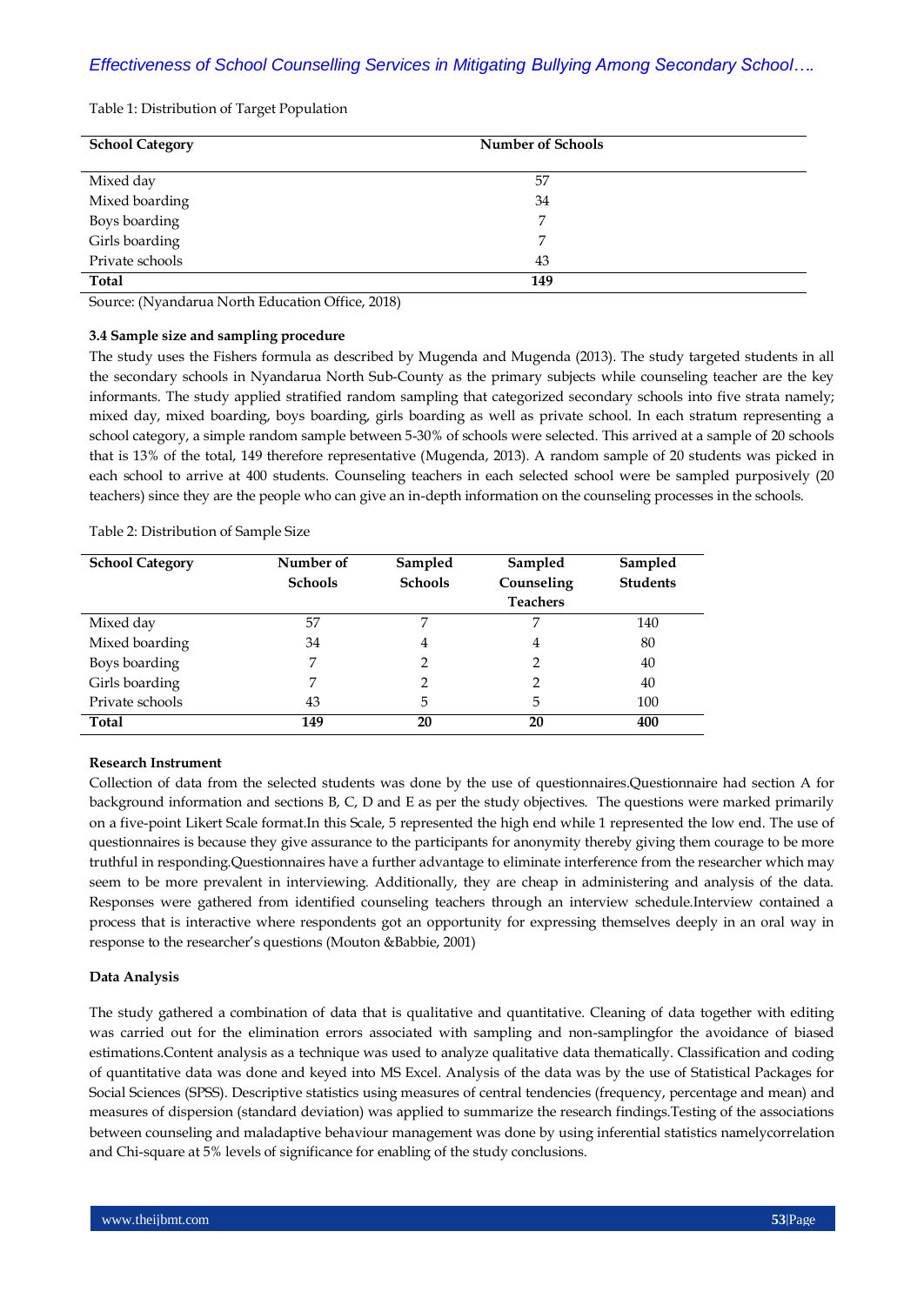#### **IV. RESEARCH FINDINGS AND DISCUSSION**

#### **Correlation between Counseling Services and Bullying**

### **Table 3: Correlation matrix**

|                                  |                            | <b>Counseling Services</b> | <b>Bullying</b> |  |
|----------------------------------|----------------------------|----------------------------|-----------------|--|
| Pearson Correlation <sup>®</sup> | <b>Counseling Services</b> | 1.000                      | 0.799           |  |
|                                  | <b>Bullying</b>            | 0.799                      | 1.000           |  |
| <i>p</i> -value                  | <b>Counseling Services</b> |                            | 0.000           |  |
|                                  | Bullying                   | 0.000                      |                 |  |
| $N=400$ , $\alpha=0.05$          |                            |                            |                 |  |

After testing the relationship between the counseling services and mitigation of bullying among secondary school students using a Karl Pearson Correlation test at 5 % levels of significance, there was clear evidence that there was a strong positive relationship with correlation coefficient being 0.799. This relationship is statistically significant as indicated by the resultant *p*-value being 0.000 which is less than 0.05.

#### **Chi-Square Analysis between Counseling Services and Bullying**

The researcher performed a Chi-Square test at 5% levels of significance as a confirmatory test to test the influence of stress related factors on occurrence of physical violence among relational couples. The Chi-Square was fit for the study variables since the response rates was arranged in an ordinal scale of five categories as per the 5 likert scale measures enabling cross-tabulation with the determiner being the stress related factors in the row and the dependent variable being occurrence of physical violence in the column. The Chi-Square results is indicated in Table 4.

#### **Table 4: Chi-Square Result.**

| Variables | Chi-square | df | $p$ -value |
|-----------|------------|----|------------|
| Bullying  |            |    |            |
|           | 48.359     | 16 | 0.000      |

On testing the effect counseling services on the mitigation of bullying among secondary school students using a Pearson Chi-Square test at 5 % levels of significance, the study yielded  $\chi^2(16, n = 400) = 48.359$ ,  $p = 0.000 < 0.05$ . This implies that counseling services have a significant effect on the mitigation of bullying among secondary school students that is statistically significant at 95 % levels of confidence.

#### **V. SUMMARY**

The junior and disadvantaged students in secondary schools are disturbed by the seniors. There is intimidation of junior students as well as of those who are disadvantaged is rampant in secondary schools within Nyandarua North Sub-County. Senior students bully junior and disadvantaged students by taking properties and personal effects without their consent and forcing them to answer obscene questions against their will as well as subjecting them to physical torture. Notorious groups are formed by some secondary school students. There are incidents of calling unpleasant names, issuing threats, isolation and denial of some privileges by senior students. Bullying is rampant to the extent leading to depression, low esteem and casualties and in some instances to hospitalization of the victims.

### **VI. CONCLUSION**

The tests on the relationship between the counseling services and mitigation of bullying among secondary school students using a Karl Pearson Correlation test at 5 % levels of significance, there was clear evidence that there was a strong positive relationship with correlation coefficient being 0.799. The test also yielded a Pearson Chi-Square test at 5 % levels of significance, the study yielded  $\chi^2(16, n = 400) = 48.359$ ,  $p = 0.000 < 0.05$ . This implies that counseling services have a significant effect on the mitigation of bullying among secondary school students that is statistically significant at 95 % levels of confidence